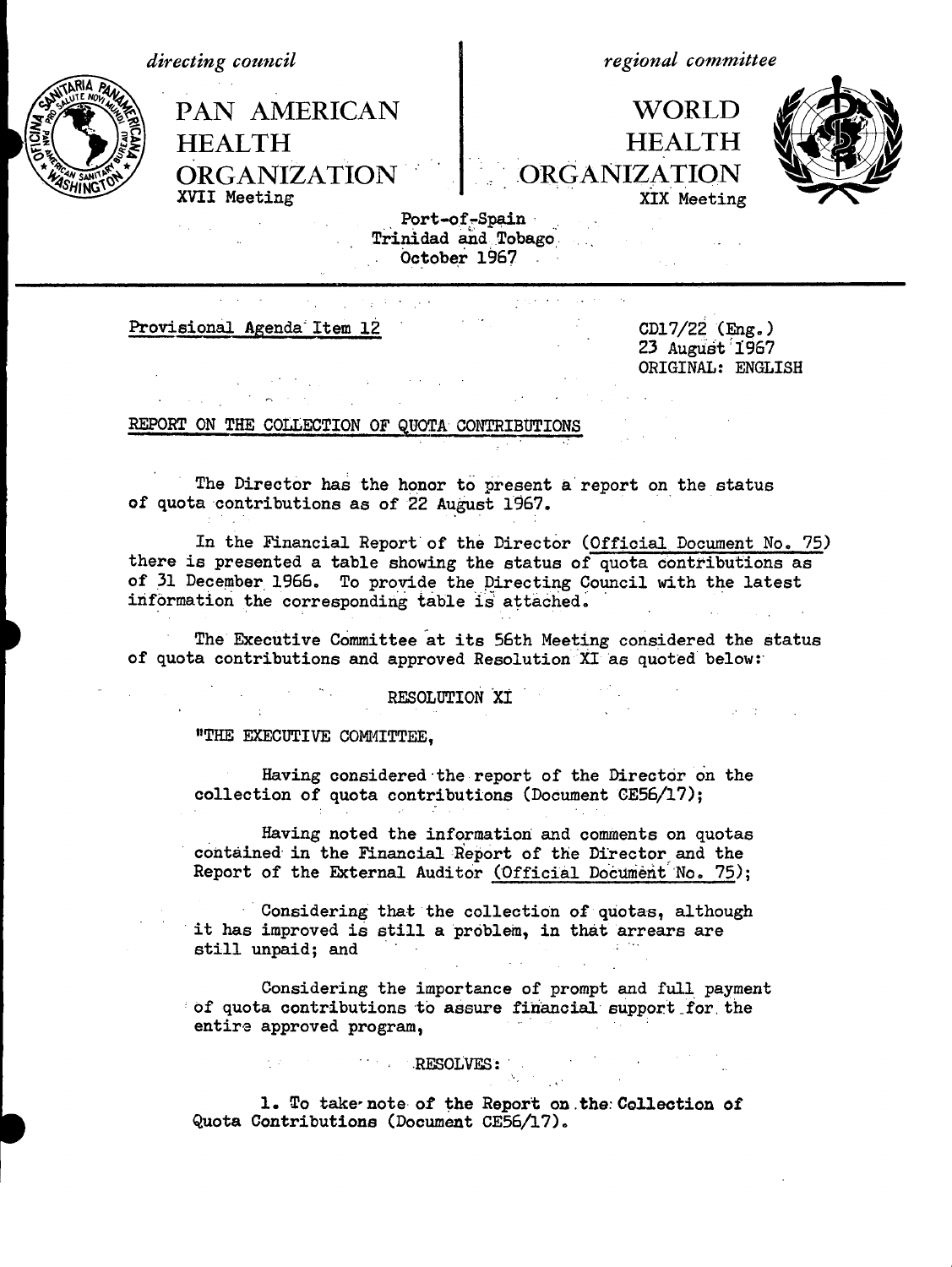**I**

2. To commend the Director for *his* efforts.to solve the problem of quotas in arrears.

3. To commend the Governments for the efforts they made in 1966 to paying quotas in arrears and to increase the percentage of the current quotas paid.

4. Nevertheless, to express the concern of the Committee, in particular over quotas that are more than two years in arrears.

5. To request the Director to continue to submit full reports to the Governments on the status of the collection of quotas and the consequences that failure to pay them has on the execution of the PAHO program.

6. To recommend to the Governments whose quotas are in arrears to pay them as soon as possible and those whose quotas are two or more years in arrears, to put into operation their financial plans for the payment of those arrears within a definite period."

The Director has brought the resolution to the attention of the respective Governments. The Director also provided them with the status of their quotas and urged prompt payment to assure fulfillment of the program of the Organization.

It will be noted that as of the date of this document four countries are in arrears more than two years; the status of each is as follows:

- BOLIVIA: This Government established a financial plan for the payment of outstanding quotas adthin 10 years. Payments were made in 1965 and 1966. Fulfillment of this plan would require a payment of \$40,221 in 1967. Of this amount \$15,710 had been received as of the date of this report.
- HAITI: This Government made a contribution in 1966 and. proposed a plan for payment of outstanding quotas within a definite period. No contribution has been received in 1967 to date of this document.
- PARAGUAY:This Government is in this group because of a partial balance for 1964.
- URUGUAY: This Government is in this group because of a partial balance for 1964.

 $\sim 10^{11}$  km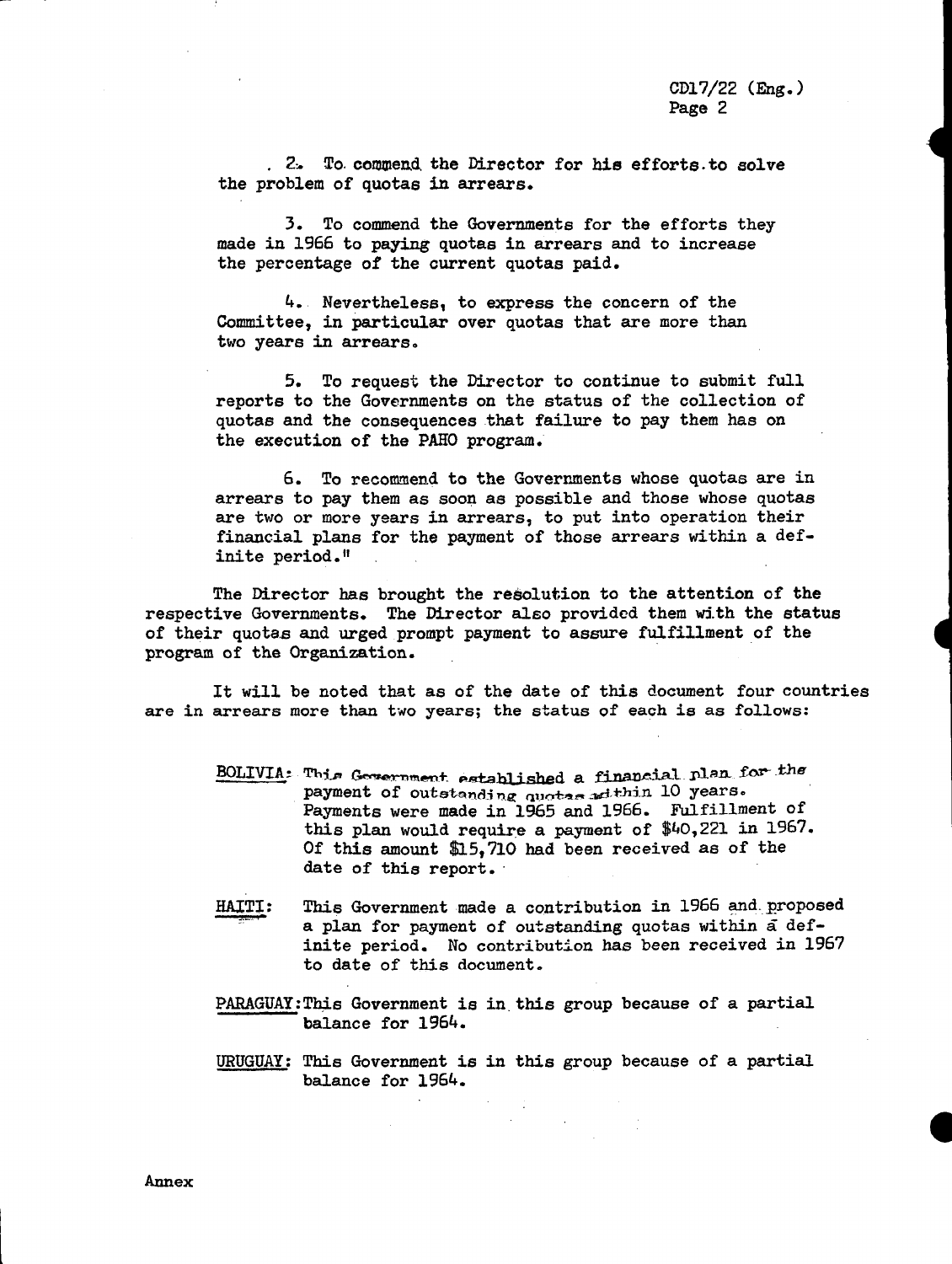## CD17/22 (Eng.) ANNEX

## STATEMENT OF QUOTA CONTRIBUTIONS DUE FROM MEMBER GOVERNMENTS AND PARTICIPATING GOVERNMENTS 1967 BUDGET AND PRIOR YEARS (Expressed in U. S. dollars)

Member Governments<br>and due during due during due and due during due Participating Governments Year 1 January 1967 1967 22 **Auguat** 1967 Argentina 1967 1966 1965 1964 Bolivia 1967 1965 1965 1964 1963 1962 1961 1960 1959 634,265.00 **586;027.00 521,824.00** 396,492.84 27,654.00 23, 790.00 21.,270.00 19,380.00 18,259.00 14,906.00 14,100.00 12,000.00 1,972.20(Bal) 45,922.44 396,492.84 1,737.80 12,000.00 1,972.20 1,696,193.56 137,621.20 Brazil 1967 654,784.00 1966 423,976.30(Bal) 1,078,760.30 1967 186,444.00 116,033.00(Bal) 302,477.00 Colombia Costa Rica 1967 1967 1966 1965 Cuba 1967 1966 1965 158,789.00 138,517.43 27,654.00 23,790.00 12,078.61(Bal) 20,271.57 63,522.61 137,380.00 129,259.00 373.12(Bal) 267,012.12 Chile

Jugacase & CT

mg o a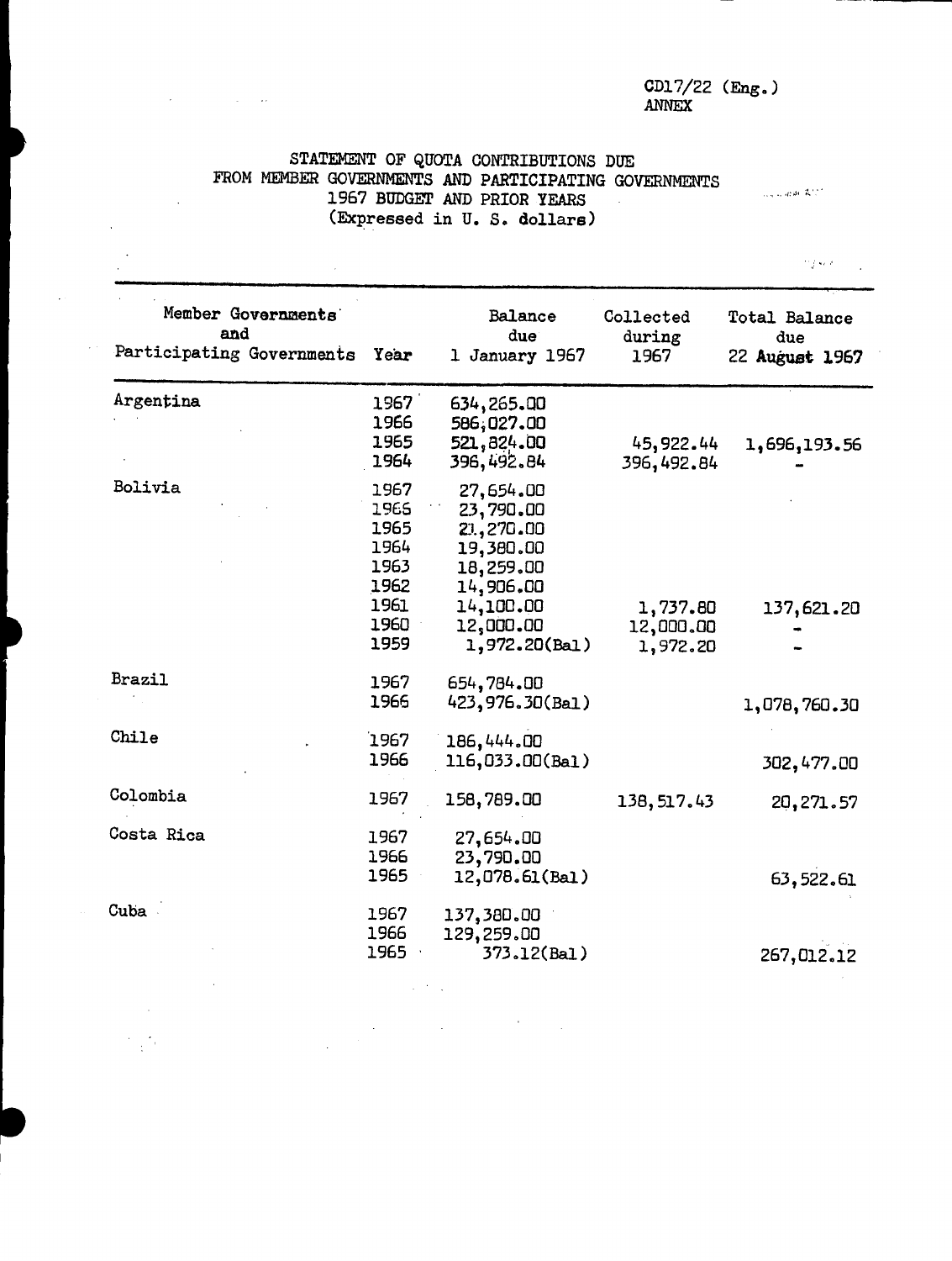CD17/22 (Eng.) ANNEX Page 2 **<sup>4</sup>**

**I**

**I**

 $\alpha = 1$  .  $\mathbb{R}^2$ 

 $\label{eq:2.1} \frac{1}{\sqrt{2\pi}}\int_{\mathbb{R}^3}\frac{1}{\sqrt{2\pi}}\left(\frac{1}{\sqrt{2\pi}}\right)^2\frac{1}{\sqrt{2\pi}}\int_{\mathbb{R}^3}\frac{1}{\sqrt{2\pi}}\left(\frac{1}{\sqrt{2\pi}}\right)^2\frac{1}{\sqrt{2\pi}}\frac{1}{\sqrt{2\pi}}\frac{1}{\sqrt{2\pi}}\frac{1}{\sqrt{2\pi}}\frac{1}{\sqrt{2\pi}}\frac{1}{\sqrt{2\pi}}\frac{1}{\sqrt{2\pi}}\frac{1}{\sqrt{2\pi}}\frac{1}{\sqrt{2$ 

 $\ddot{\phantom{a}}$ 

 $\mathcal{L}_{\mathcal{L}}$  $\mathcal{L}(\mathbf{r})$ 

 $\mathcal{A}_\mathrm{c}$ 

 $\mathcal{L}_{\mathcal{A}}$ 

| Member Governments<br>and<br>Participating Governments | <b>Year</b>                                  | Balance<br>due<br>January 1967<br>ı                                         | Collected<br>during<br>1967 | <b>Total Balance</b><br>due<br>22 August 1967 |
|--------------------------------------------------------|----------------------------------------------|-----------------------------------------------------------------------------|-----------------------------|-----------------------------------------------|
| Dominican Republic                                     | 1967<br>1966                                 | 27,654.00<br>29, 301.00(Bal)                                                |                             | :56,955.00                                    |
| Ecuador                                                | 1967<br>1966<br>1965                         | 34,791.00<br>34,892.00<br>24, 295.50(Bal)                                   | 14,553.61                   | 79,424.89                                     |
| El Salvador                                            | 1967                                         | 27,654.00                                                                   |                             | 27,654.00                                     |
| France                                                 | 1967<br>1966                                 | 14,832.00<br>12,760.00                                                      | 14,832.00<br>12,760.00      |                                               |
| Guatemala                                              | 1967                                         | 27,654.00                                                                   | 27,654.00                   |                                               |
| Haiti                                                  | 1967<br>1966<br>1965<br>1964<br>1963<br>1962 | 27,654.00<br>23,790.00<br>21, 270.00<br>19,380.00<br>18,259.00<br>14,906.00 |                             | 125,259.00                                    |
| Honduras                                               | 1967                                         | 27,654.00                                                                   | 27,654.00                   |                                               |
| Jamaica                                                | 1967                                         | 27,654.00                                                                   | 27,654.00                   | 9 E                                           |
| Mexico                                                 | 1967                                         | 558,440.00                                                                  |                             | 558,440.00                                    |
| Netherlands,<br>Kingdom of the                         | 1967                                         | 10,094.00                                                                   | 10,094.00                   |                                               |
| Nicaragua                                              | 1967                                         | $-27,654.00$                                                                |                             | 27,654.00                                     |
| Panama                                                 | 1967                                         | 27,654.00                                                                   | 27,654.00                   |                                               |
| Paraguay                                               | 1967<br>1966<br>1965<br>1964                 | 27,654.00<br>23,790.00<br>21,270.00<br>17,545.00(Bal)                       |                             | 90,259.00                                     |